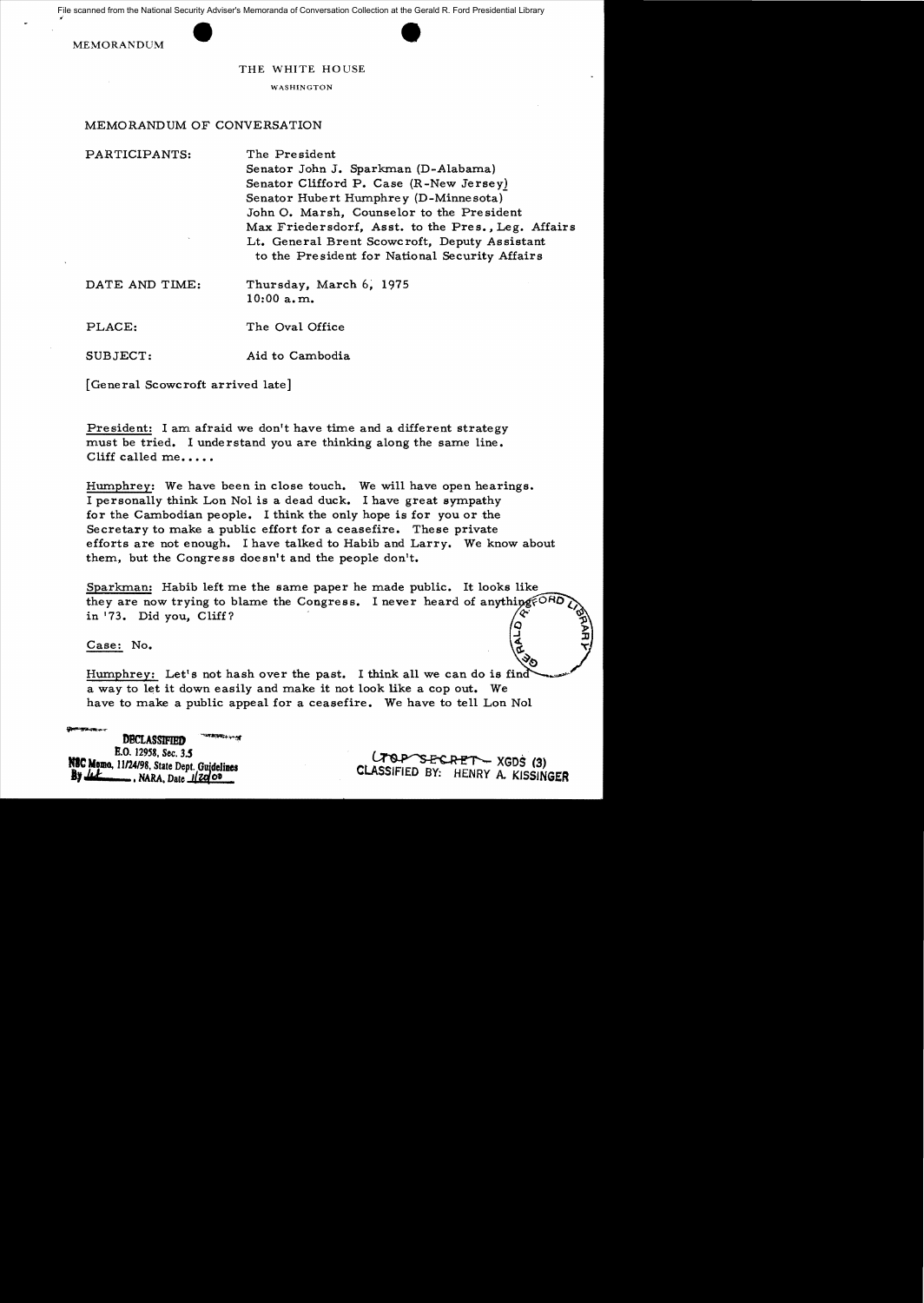he must step aside. We must form a new government to negotiate with Sihanouk and the other side. We would have to give enough aid not to have them collapse. But we don't have the votes. All we can do is waive the ceilings for a while.

Sparkman: I disagree that we can ask Lon Nol to step down. I favor your proposal. I talked to Mahon the other day. I think an appeal for a ceasefire is okay.

Humphrey: But the Ambassador must tell Lon Nol he must be willing to step aside.

Sparkman: We can't be in the position of running that government.

Case: I think there must be a public push by the President or the Secretary. I don't think we can publicly push out  $\mathbb{L}$ on Nol. I think we must put out a summary of what we have done about Sihanouk  $\sim$ so that this is not a deathbed repentance. I agree the best we can get is lifting the ceiling. I think some words about Communist atrocities would be useful **--** those stories of putting heads on pikes. The press doesn't cover this sort of thing -- only American imperialism.

President: Even Bella was shaken by the atrocities of the Khmer Rouge. Millic ent Fenwick said she had always opposed aid but you should hear her fear that hundreds of thousands will be massacred. The record shows our efforts **--** it doesn't matter who is at fault. Bella said, "why not just give humanitarian aid?" I said "You can't sort it out this way. You also have to send military and other aid." I agree we need massive humanitarian aid if we can get the votes.

Humphrey: I agree.

Sparkman: Hatfield has a proposal for getting it in there under Title II.

President: Yes, but you have to give the people ammunition so that the thing won't collapse. Brent, what is going on?

[Scowcroft described the current situation. ]

Humphrey: We've got to change the scenery. We don't have the votes. Get Long Boret in.

Sparkman: I don't think it can be done openly. I hate the Hatfield idea.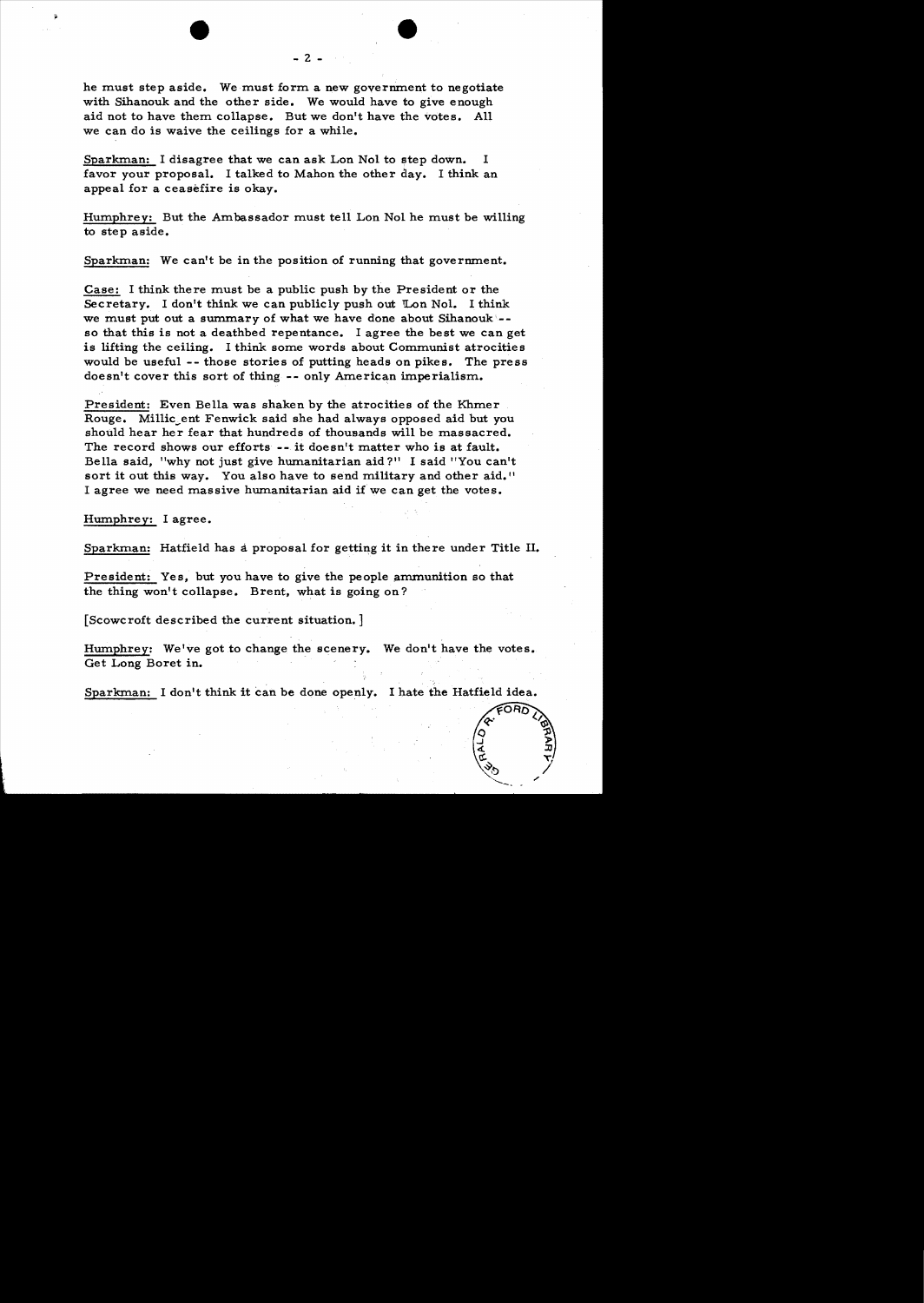Humphrey: I think we have to remove Lon Nol, form a government of national coalition, and publicly call for a ceasefire.

. The contract of the contract of the contract of the contract of the contract of the contract of the contract of the contract of the contract of the contract of the contract of the contract of the contract of the contrac

Sparkman: I agree, but it can't be done publicly.

Case: If the President can say Lon Nol is not a barrier, that would help.

President: I am having a press conference. We will sort out what to say. Let's give lots of humanitarian aid. But we have to give arms to keep them from collapse while negotiations are going on.

 $\overline{Case}$ : But I think we need to put out we have been making the effort over the past.

President: That we can do.

Sparkman: Shouldn't we have the full committee today? I think we can get it through the committee following the President's statement.

[There was further discussion about dwnping Lon Nol]

Sparkman: Why not? According to the reports, the President is willing to step aside and form a coalition.

Humphrey: Put it on the Khmer Rouge -- they have said they had to get rid of Lon Nol to negotiate. The government has said they would change if that is necessary to negotiate.

President: We have to give them ammunition to hold the perimeter.

 $Sparkman: I agree with Humphrey, but it has to be handled this way:$ 

-- Lay out the negotiating record;

-- Work out a program to bring an effort to lift the ceiling on economic aid and military assistance.

-- Move to an open offensive -- call for a ceasefire, call for a negotiation.

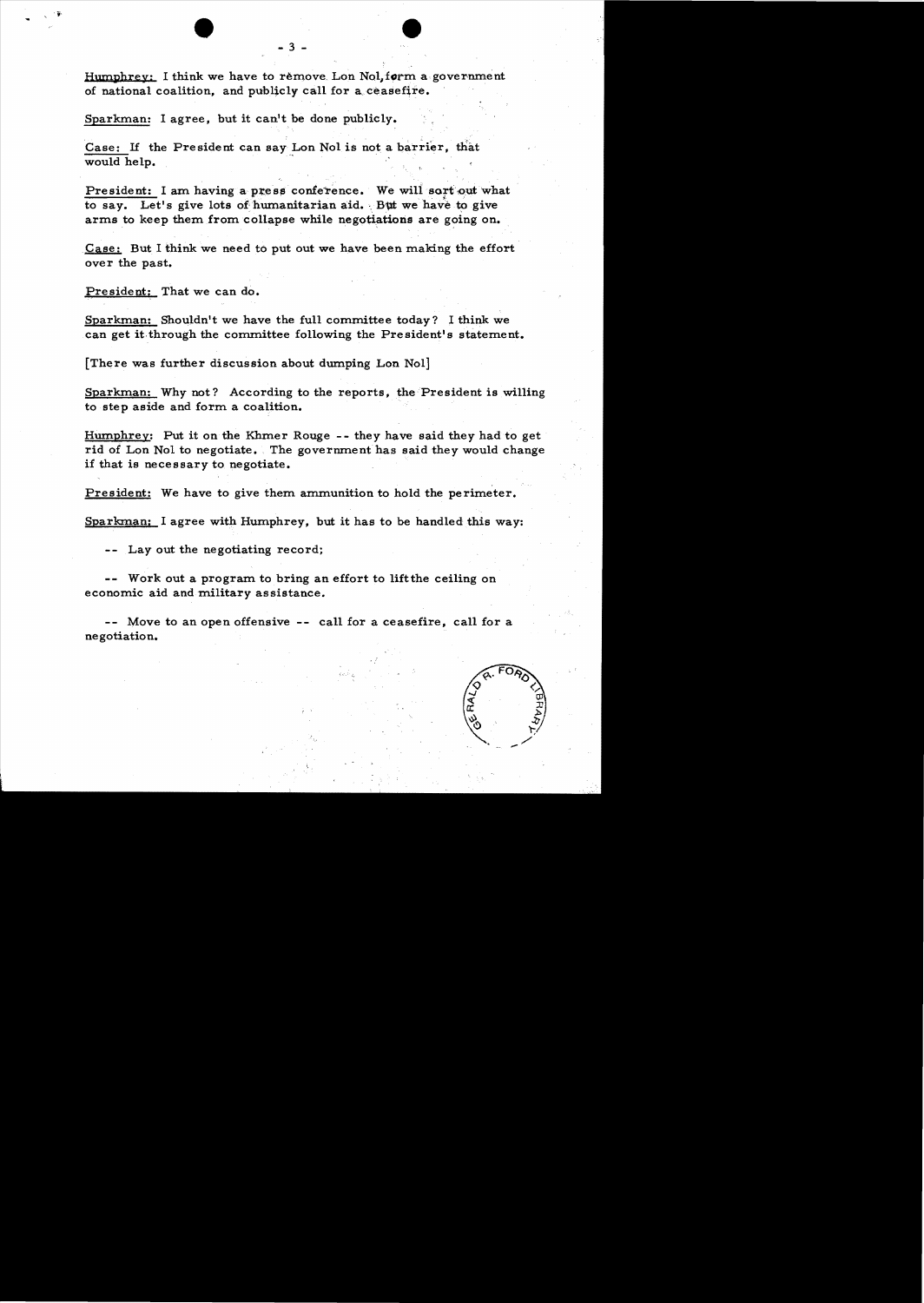P/Sparkmmf Casef Humphrey [ marshy Findingdorf  $G$  ) was  $2T$ (lethe min entre) P & aprol us don't law time a lig starting mont de tirel de la tout que troite ola H ve rom in Walter dr. We will have gen branque & personnelly through for hel in devel dans l'han peut sympathy fan Cumbertain. proper. 2 toute und thousand property tomate re public effect for det. Those finite effects a 2 A Monigh Ihmetathe Stellarth + Lang, We he start the Bot - Cong donne and excepte Closent, Halit det me sou paper en male publi. A mondemand of anything in 23. Did juni Chipp?  $\mathbb{C}$  by It het wort book verse part. Sthirts and we can do is find a way to let it down easily conducted et todes not look bije on cop and. We have to make a que opped for i withment till han had he must stop ande. We must forma non gout to negotiate us Schmach. a co octo side, we would had to gain hand ail not to have them control. But an Init home with, allend courals is won't a sortings for a which. 5 le chacage en cancera bien holts step demen I pronyent juged. I telked to her hun to store If fut and must be till banked he must be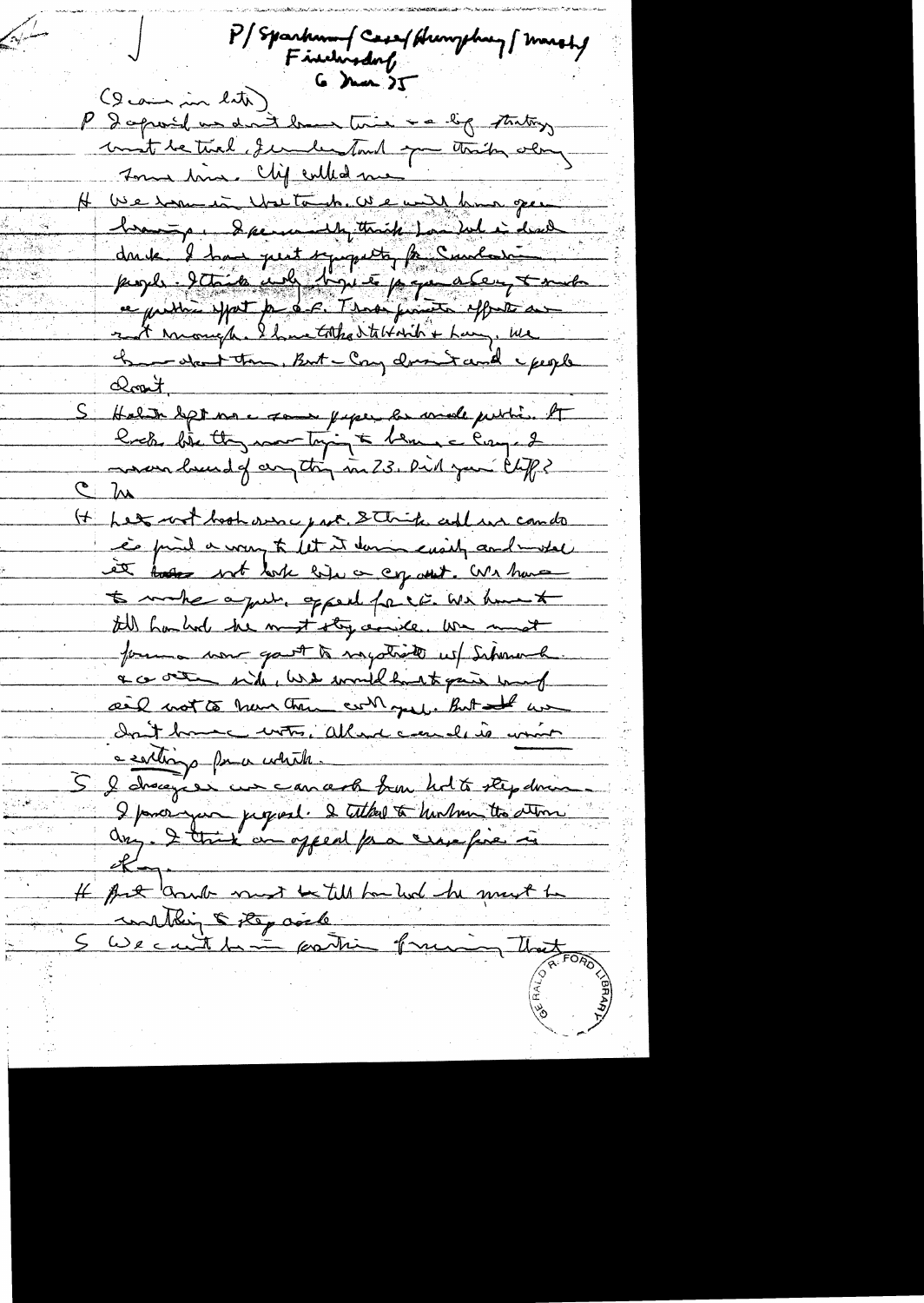Croot, C & Think This must be a fulling funk of Por how bod, I think a put wish he sinceren quehatues housement channées that a commentant upertant lapsé huit me mont la distrie unique I think for mode about limit attention noned to worked - headen petre. The emperiele P Erm BMe was shahren by catheristic fits<br>KR. Fernwick said et had about oppositein fits<br>et all beas he for <del>filt</del> that composition hushes Se une esse esports - chessat suatter une citat parte I said exercent port it within may-you Ms havet fend mile Monard Iaprel ha hered transmil hamon-criteringet  $C$  $\sim$  $\sqrt{6}$ H toyer, S \$ Adentical dans programed for putting ind in these l' Yrs, has journet par l'expre annua estant It we get to stranger stamment in don't true  $\gtrsim$   $-$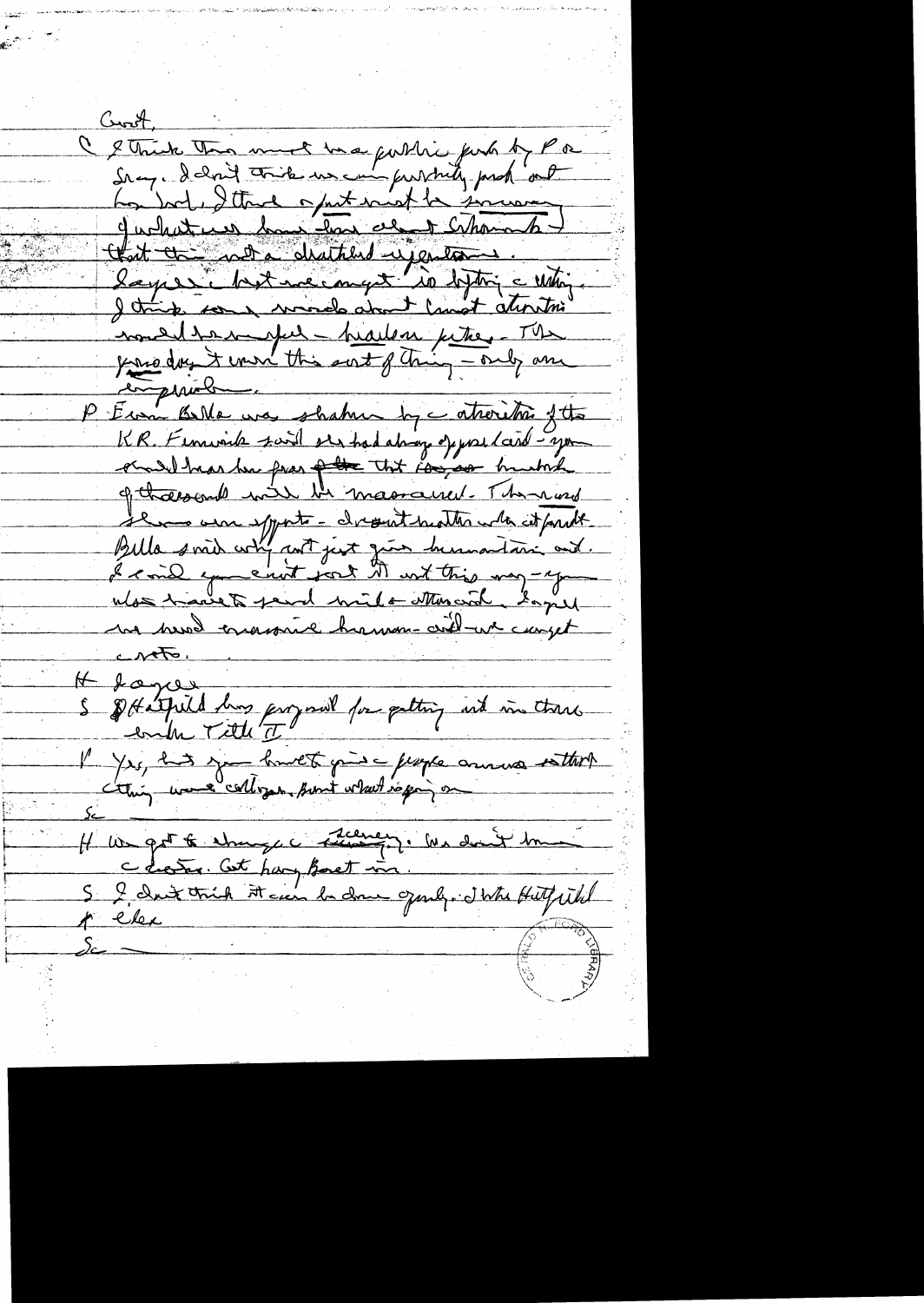H ftink us home to memor han, facuse S I agree that count he have publicly.<br>C 4 Pres can don har not a bannier that<br>P 2 m bours pres eart at a with sort what certile magnet and young and C fut 2 this me well to just we have been S shouldn't we have could east try stick me (Descenir avec des proprietes) S Geconom tre cynts, eles is motif & stop Gil + para H Part et en KR they been some the  $\frac{\beta_{\text{min}}}{\gamma}$  and  $\frac{U|\psi|}{\gamma}$  Crack c UM repokation